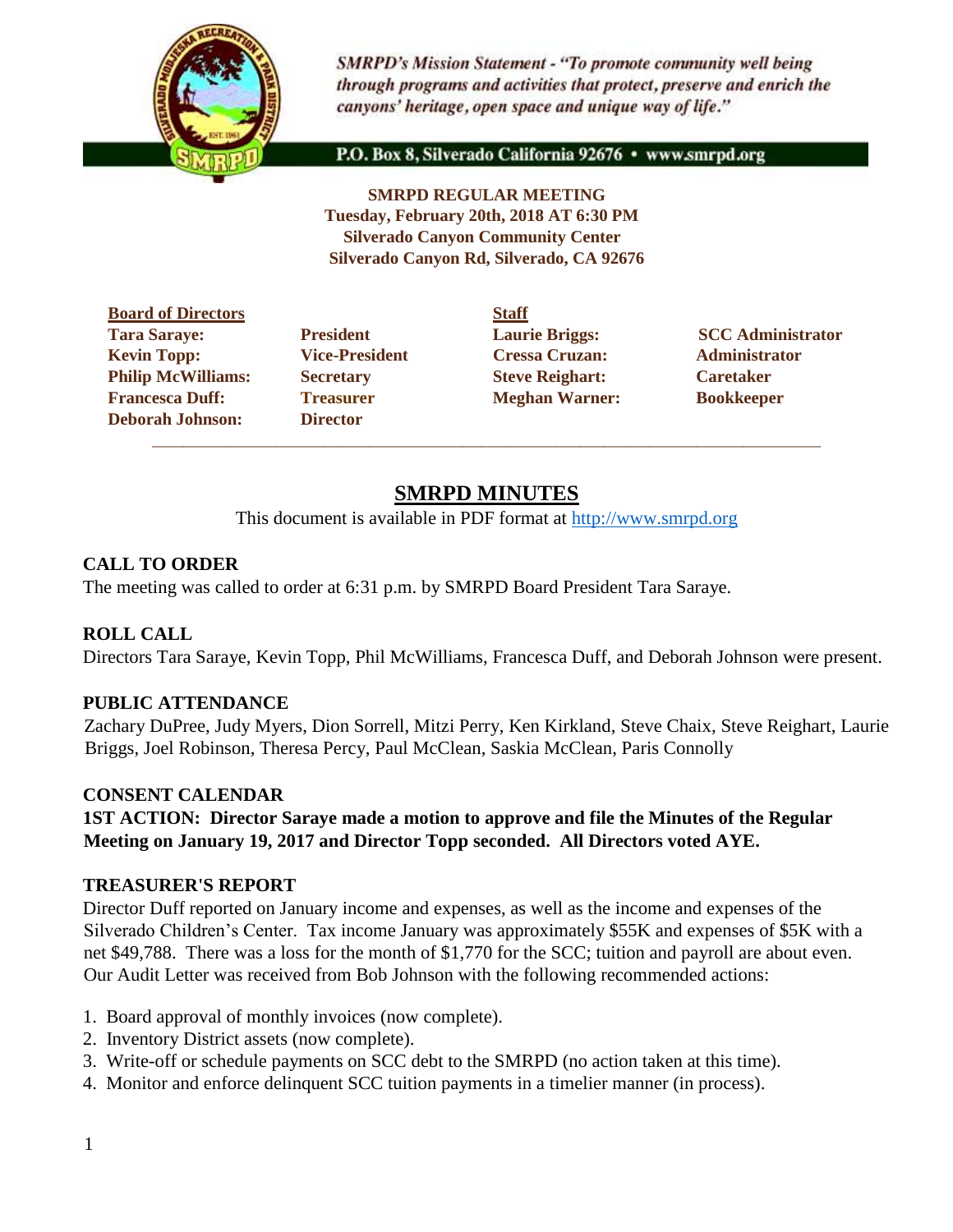### **2ND ACTION: Director Saraye made a motion to approve the Treasurer's January report, expenses, and financials. Director Johnson seconded. All Directors voted AYE.**

## **OTHER DISTRICT BUSINESS**

Paul and Saskia McClean from Tip Toe Ranch were introduced by Steve Reighart and welcomed to the Canyon. They have bought a large portion of the Mesa area and said they are intending to keep access open to the land for hikers, bikers, and equestrians (no vehicles or weapons).

Verizon work is still in process.

Loveland Animal Sanctuary presented a request to have a fundraiser at the Silverado Community Center and park on July 14th that will include alcohol.

**3RD ACTION: Director Johnson made a motion to approve the Loveland Animal Sanctuary fundraiser pending an ABC license being obtained. Director Topp seconded. All Directors voted AYE.**

# **SILVERADO CHILDREN'S CENTER (SCC) OVERSIGHT COMMITTEE**

Director Saraye reported on the Silverado Children's Center performance; we are up two students from Dec. Numerous repairs have been noted during an inspection by OC Parks; total cost has been estimated at 22K. A list of repairs and estimated costs was presented by Director Johnson. Initial repairs and changes were voted on as follows:

**4TH ACTION: Director Johnson made a motion to authorize repairs of the SCC roof leak, doors and locks, and flooring for a cost of approximately \$12,620. Director Topp seconded. All Directors voted AYE.**

**5TH ACTION ITEM: Director Saraye made a motion that the SMRPD and the SCC split the cost of a new and larger dumpster at the SCC (approximately \$60/mo.). Director Johnson seconded. All Directors voted AYE.**

The Chili Cook-off was discussed and plans outlined; it will co-chaired by Director Saraye and Janet Lange. This year it will be titled the "13th Annual Silverado Chili Cook-off and Hoedown". Director Johnson requested that a written contract be made with Linda Kearns stipulating that an ABC license will be obtained and that all proceeds from the Chili Cook-off event will go to the SCC.

**6TH ACTION: Director Saraye made a motion to have the SMRPD sponsor the Chili Cook-off at Circle S Ranch with a budget of \$4K max. Director Topp seconded. All Directors voted AYE.**

## **FACILITIES/SAFETY/MAINTENANCE COMMITTEE**

The Modjeska Community Center remodel is almost complete, the only thing remaining is fencing. A reopening ceremony might be organized by Modjeska volunteers.

The condition and use of the Skate Park equipment was discussed.

### **7TH ACTION: Director Topp made a motion to de-commission the Skate Park. Director Duff seconded. All Directors voted AYE.**

A sound bar, sub-woofer, and wall mounting bracket for the Hunt Building TV will be purchased.

**8TH ACTION: Director Johnson made a motion to allocate up to \$11,100 for roof repairs to the "A" Building. Director Duff seconded. All Directors voted AYE.**

The deteriorating trellis cross beams outside the Silverado Community Centers will be removed shortly in preparation for a shade sail to be installed.